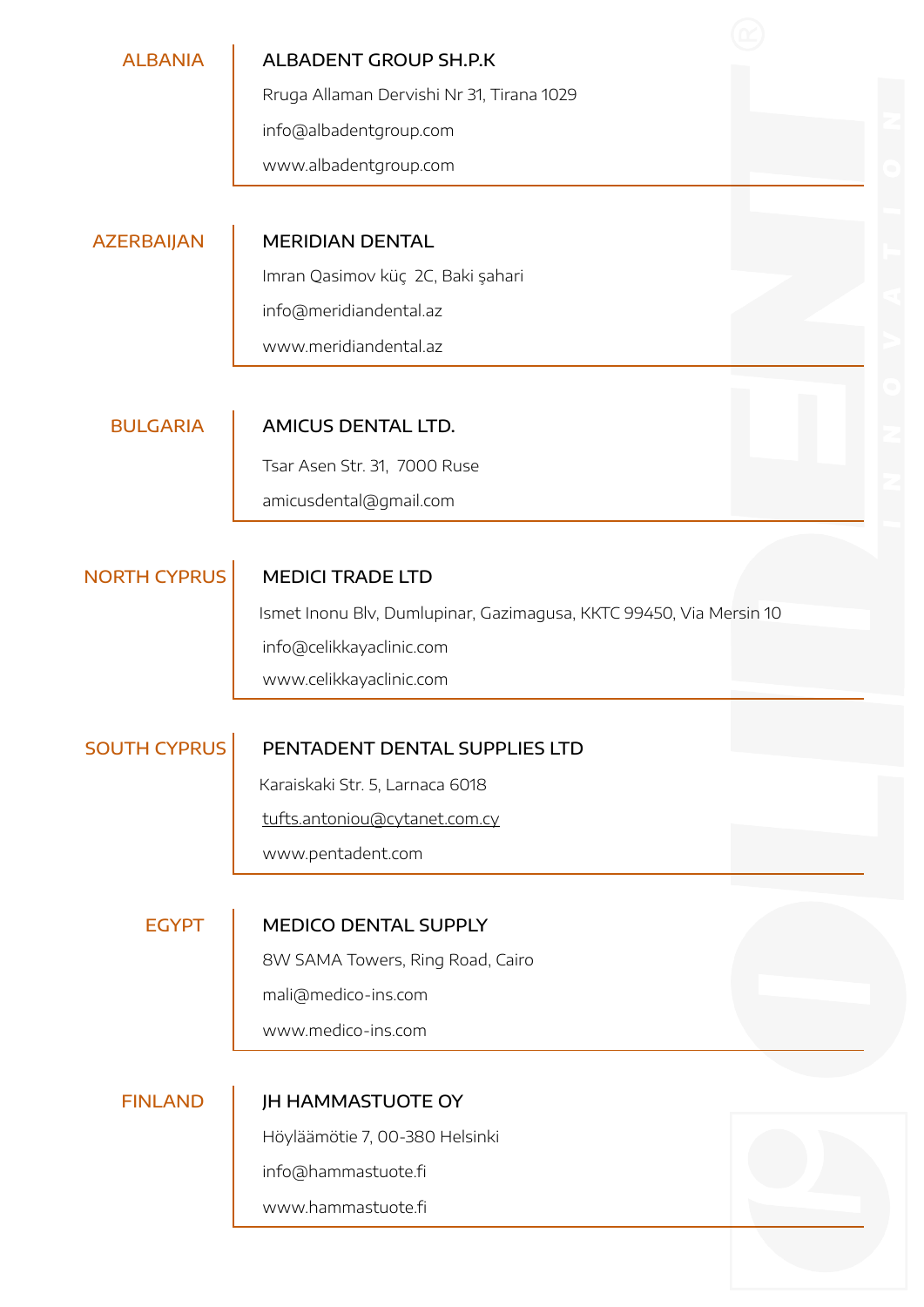#### GEORGIA DENTAL DEPO GEORGIA LTD

11A. Tsereteli Str. Kutaisi 4600, Georgia

dentaldepotddg@gmail.com

## GREECE GLOBAL DENTAL

Papadiamantopoulou 182, 157 73 Zografou - Athens thanosprof@globaldental.gr www.globaldental.gr

#### IRAQ SMART DENTAL COMPANY

QAYS ABDULHADI.Iraq- Erbil(Kurdistan)-Brayati 224-Buildnig No 95/9/L44 smartdent79@yahoo.com

www.smart-iraq.com

## IRAN BARAN FARMIN TADBIR CO

Unit4-No 15-Larijani Alley-17th Square-Madaen Ave., Tehran Info@bft-co.com [www.bft-co.com](http://www.bft-co.com/)

#### ITALY DENTAL TODAY S.R.L.

Via Santa Maria di Organo 20, 37129 Verona (VR) info@dentaltoday.it

### DENTAL MEDICALE

via L 21, 48 , 90036 Misilmeri (PA) info@dentalmedicale.it

www.dentalmedicale.it

### SELL BUY SOLUTIONS SRL

C.So Umberto I, 6, Monteroni di Lecce (LE)

info@sellbuysolutions.it

### DENTAL DIVIISON FORNITURE DENTALI s.a.s. di Pravat

Via Boves, 5 Trino (VC) 13039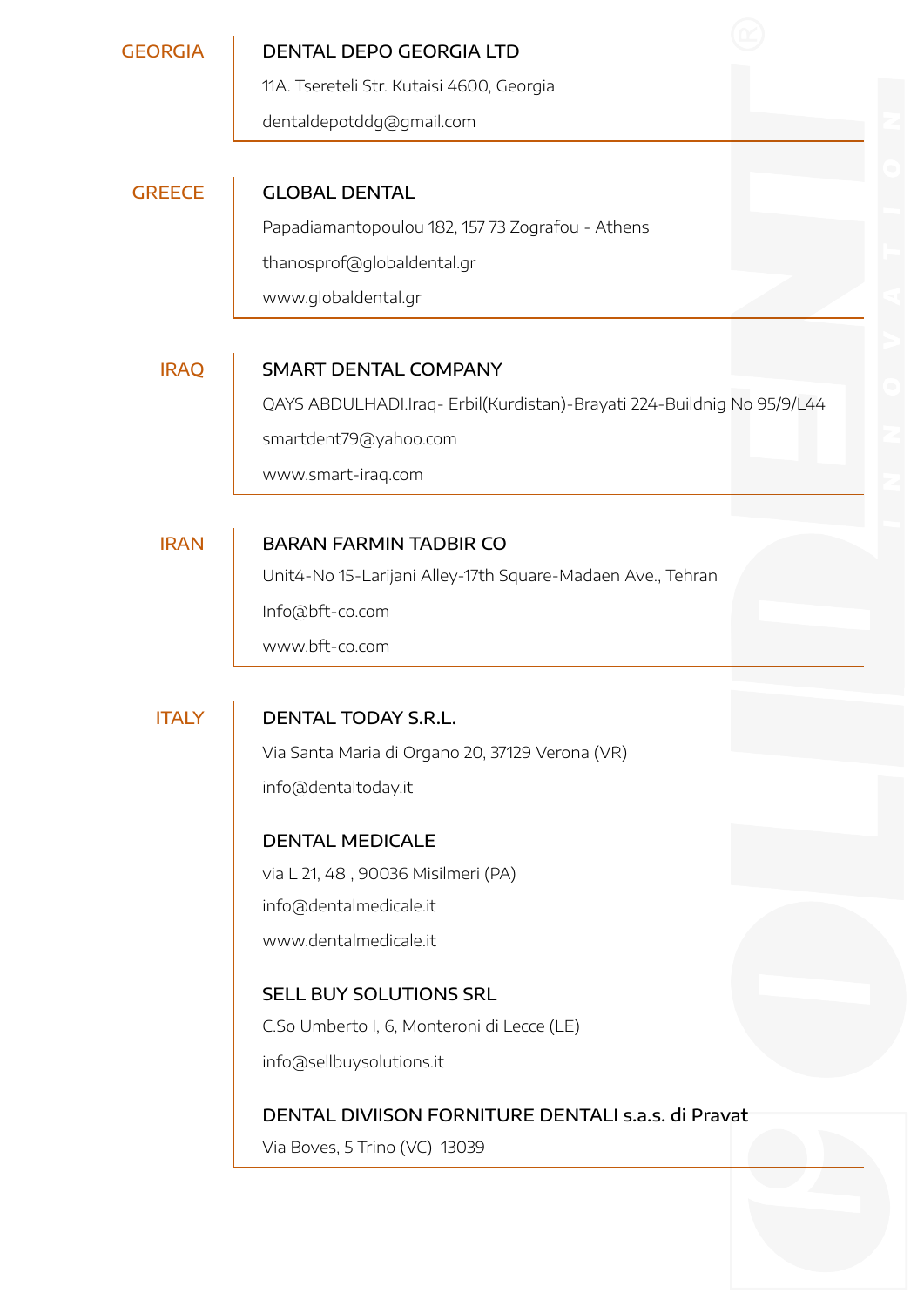| <b>KENYA</b>        | AFRODENT SUPPLIES LTD.                                                  |  |
|---------------------|-------------------------------------------------------------------------|--|
|                     | Tumaini Hse 2 Rd Floor Rm 207, Nairobi                                  |  |
|                     | afrodentsupplies@gmail.com                                              |  |
|                     | www.afrodent.com                                                        |  |
|                     |                                                                         |  |
| <b>KOSOVO</b>       | <b>NTSH KOSLABOR</b>                                                    |  |
|                     | Rr. Ali Kelmendi- p.n Prishtinë, Republika e Kosovës                    |  |
|                     | info@koslabor.com                                                       |  |
|                     | www.koslabor.com                                                        |  |
|                     |                                                                         |  |
| <b>LEBANON</b>      | <b>HACHEM DENTAL CARE</b>                                               |  |
|                     | New Rawda Apotres College Street, Meten                                 |  |
|                     | info@hachemdentalcare.com                                               |  |
|                     | www.hachemdentalcare.com                                                |  |
|                     |                                                                         |  |
| <b>LIBIA</b>        | <b>AL LAMSA COMPANY</b>                                                 |  |
|                     | Hawigi Ben Ashor, Tripoli                                               |  |
|                     | www.hawigi@lamsa.ly                                                     |  |
|                     |                                                                         |  |
|                     | <b>JANET COMPANY</b>                                                    |  |
|                     | Alwekalat Str. ELaml Dental Center Building, Benghazi                   |  |
|                     | janetmedical@yahoo.com                                                  |  |
|                     |                                                                         |  |
| <b>OMAN</b>         | NATIONAL AL EWAN LLC NORTH                                              |  |
|                     | 130 Muscat Governorate P.O Box:53, Aludhaybah, Bousher                  |  |
|                     | khalid_issa67@yahoo.com                                                 |  |
|                     |                                                                         |  |
| <b>PHILLIPPINES</b> | M.C. DENTAL TRADING                                                     |  |
|                     | Blk 4 lot 5 phase 2 Bulaon resettlm. city of San Fernando Pampanga 2000 |  |
|                     | aicaelise_jeielbrien@yahoo.com                                          |  |
|                     |                                                                         |  |
| <b>PORTUGAL</b>     | <b>DOMÍNIO TÉCNICO DENTAL</b>                                           |  |
|                     | Rua Nossa Senhora de Guadalupe, nº66, 4910-603 Caminha                  |  |
|                     | dominiotecnicodental@gmail.com                                          |  |
|                     | www.dominiotecnicodental.pt                                             |  |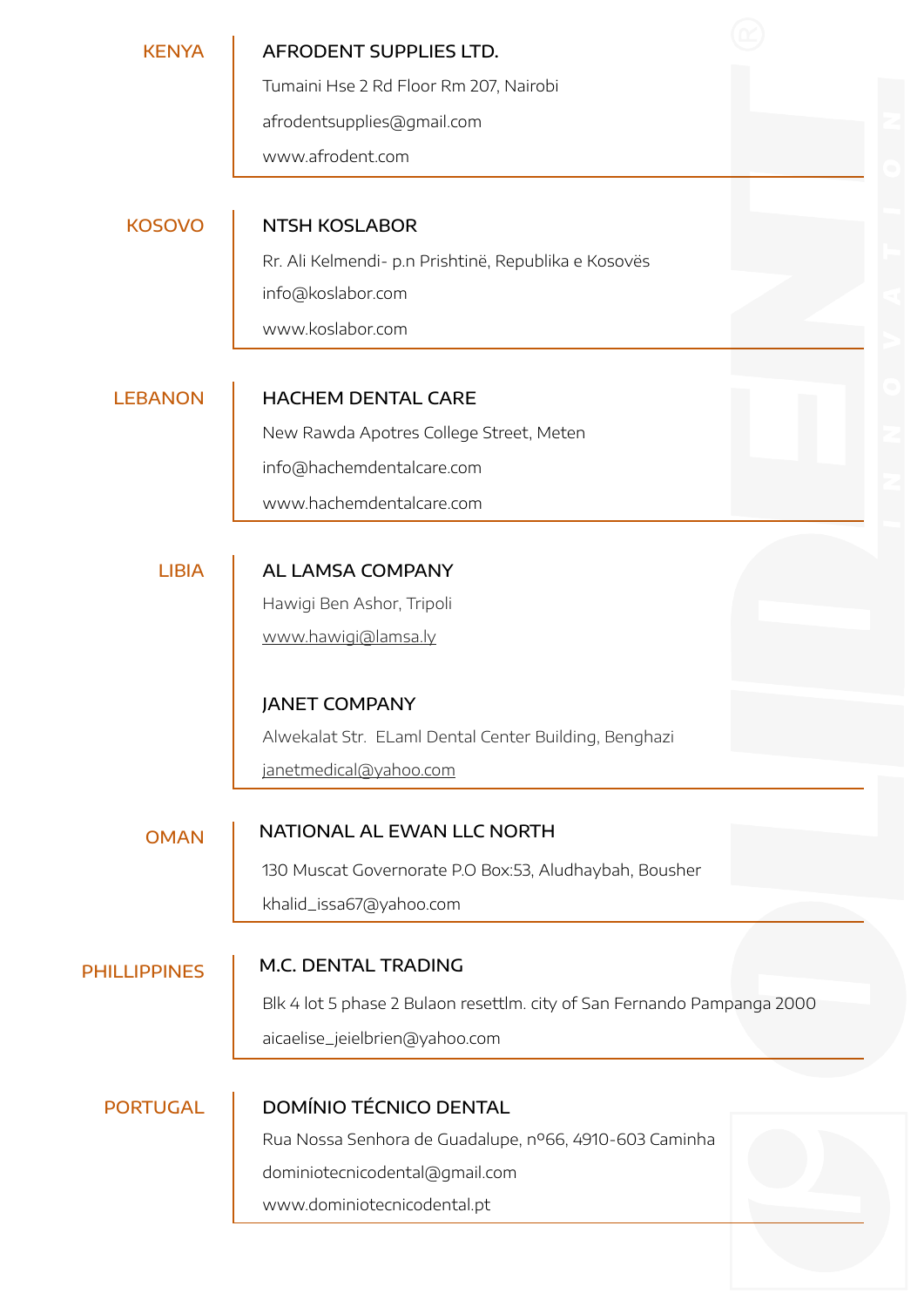| <b>ROMANIA</b>      | <b>DENTEX TRADING SRL</b><br>Str. Vatra Luminoasa 47, Sector 2, Bucuresti |  |
|---------------------|---------------------------------------------------------------------------|--|
|                     | sales@dentex.ro                                                           |  |
|                     | www.dentex.ro                                                             |  |
|                     |                                                                           |  |
|                     | <b>SC OLEA SRL</b>                                                        |  |
|                     | Str. Dumbrava Minunata nr 1A, 725200, Jud Suceava                         |  |
|                     | office@klunker.ro                                                         |  |
|                     |                                                                           |  |
| <b>SAUDI ARABIA</b> | <b>AMASI ALTAMAIOZ EST.</b>                                               |  |
|                     | Kingdom of Saudi Arabia - Riyadh                                          |  |
|                     | moushera@amasi.net                                                        |  |
|                     |                                                                           |  |
| <b>SENEGAL</b>      | <b>MÉDIMAG</b>                                                            |  |
|                     | 2 Voies Liberté 6                                                         |  |
|                     | medimag@medimagsn.com                                                     |  |
|                     | www.medimagsn.com                                                         |  |
|                     |                                                                           |  |
| <b>SLOVAKIA</b>     | ALBACO-DENT S.R.O                                                         |  |
|                     | Škultétyho 1, 08001 Prešov                                                |  |
|                     | albacodent@albacodent.sk                                                  |  |
|                     | www.albacodent.sk                                                         |  |
|                     |                                                                           |  |
| <b>SYRIA</b>        | ANDAN CHAMSOU COMPANY                                                     |  |
|                     | G7GV+884, Damascus                                                        |  |
|                     | andan.chamsou@gmail.com                                                   |  |
|                     |                                                                           |  |
| <b>TAIWAN</b>       | YOUNG SUN DEVELOP CO.                                                     |  |
|                     | 112 No.9, Lane 58, Wen-Chuan Rd., Pei-Tou Dist., Taipei                   |  |
|                     | info@ysd.com.tw                                                           |  |
|                     | www.ysd.com.tw                                                            |  |
| <b>TUNISIA</b>      | SOCIETE EXPRESS MEDICAL                                                   |  |
|                     | Av Habib Thameur Rue Mohamed Mahfoudh El Ain km 7, Sfax 3093              |  |
|                     | bouraoui_salah@hotmail.com                                                |  |
|                     |                                                                           |  |